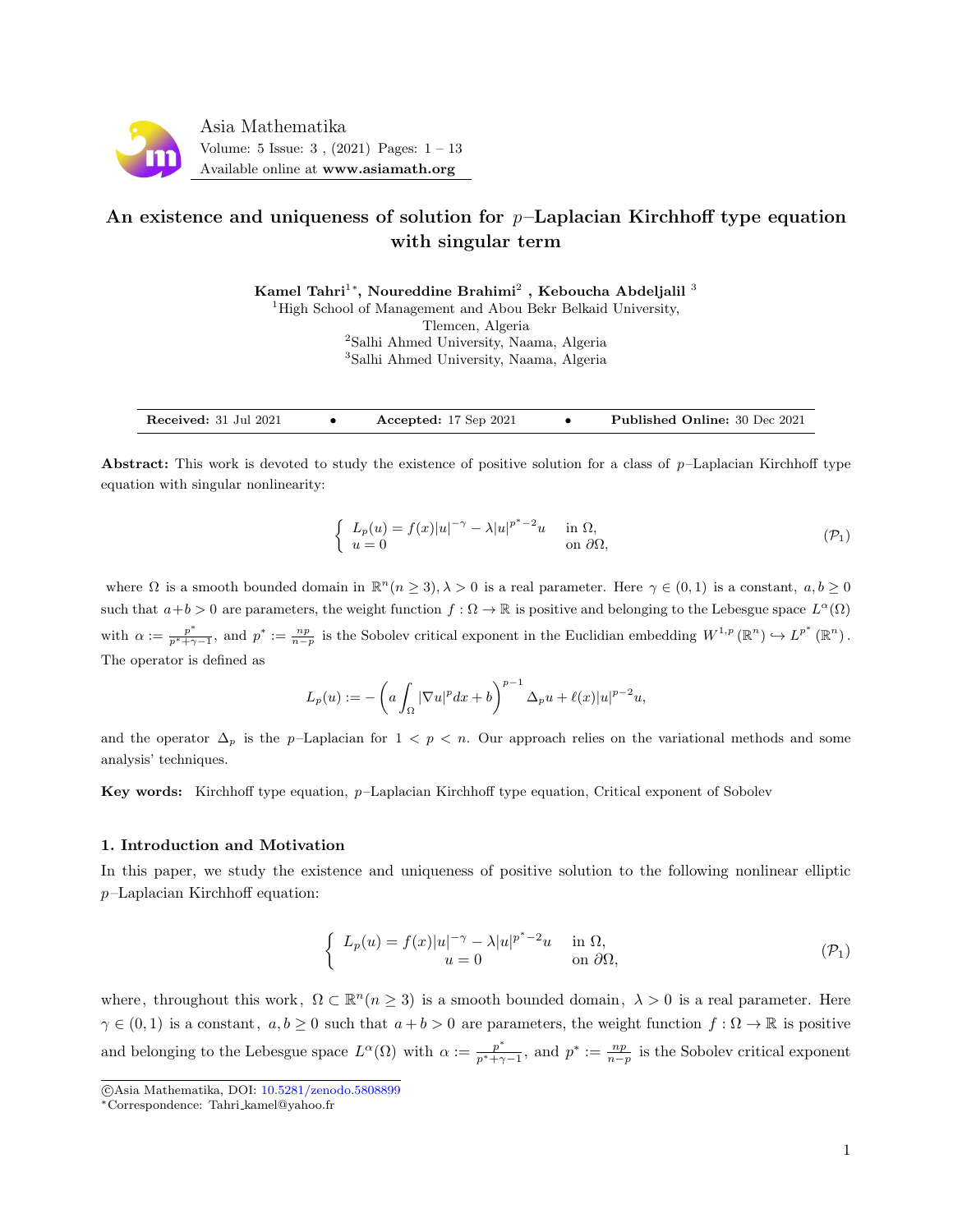in the Euclidian embedding  $W^{1,p}(\mathbb{R}^n) \hookrightarrow L^{p^*}(\mathbb{R}^n)$ . The operator is defined as

$$
L_p(u) := -\left(a\int_{\Omega} |\nabla u|^p dx + b\right)^{p-1} \Delta_p u + \ell(x)|u|^{p-2}u.
$$

Such that  $\ell \in L^{\frac{n}{p}}(\Omega) \cap L^{\infty}(\Omega)$  and the operator  $\Delta_p$  is the p-Laplacian which be defined as for all  $u \in W^{1,p}(\Omega)$ :

$$
\Delta_p u := -\operatorname{div} \left( |\nabla u|^{p-2} \nabla u \right) = \sum_{1 \leq i \leq n} \frac{\partial}{\partial x_i} \left( |\nabla u|^{p-2} \frac{\partial u}{\partial x_i} \right).
$$

The equation  $(\mathcal{P}_1)$  $(\mathcal{P}_1)$  $(\mathcal{P}_1)$  is related to the stationary analogue of the Kirchhoff equation

<span id="page-1-0"></span>
$$
u_{tt} - \left(a\int_{\Omega} |\nabla u|^p dx + b\right) \Delta_p u = g(x, u) \quad \text{in } \Omega,
$$
\n
$$
(P_2)
$$

with  $\Omega \subset \mathbb{R}^n (n \geq 3)$  is a smooth bounded domain, which was proposed by Kirchhoff in 1883 in [\[11\]](#page-11-0) as an extension of the classical D'Alembert's wave equation

$$
\rho \frac{\partial^2 u}{\partial t^2} - \left(\frac{\rho_0}{h} + \frac{E}{2L} \int_0^L \left| \frac{\partial u}{\partial x} \right|^2 dx\right) \frac{\partial^2 u}{\partial x^2} = g(x, u),\tag{P_3}
$$

for free vibrations of elastic strings. The parameters in above equation have physical significant meanings as follows: L is the length of the string, E is the area of the cross section,  $\rho$  is the Young modulus of the material,  $\rho_0$  is the mass density and is the initial tension.

In 2006, the authors in [\[8\]](#page-11-1) considered two problems of the Kirchhoff type:

$$
\begin{cases}\n-\left[M\left(\int_{\Omega}|\nabla u|^p dx\right)\right]^{p-1}\Delta_p u = f(x,u) & \text{in } \Omega, \\
u = 0 & \text{on } \partial\Omega,\n\end{cases} \tag{P_4}
$$

and

$$
\begin{cases}\n- \left[ M \left( \int_{\Omega} |\nabla u|^p dx \right) \right]^{p-1} \Delta_p u = f(x, u) + \lambda |u|^{s-2} u & \text{in } \Omega, \\
u = 0 & \text{on } \partial \Omega.\n\end{cases} \tag{P_5}
$$

Where  $\Omega \subset \mathbb{R}^n (n \geq 3)$  is a smooth bounded domain for  $1 < p < n, s \geq p^* := \frac{np}{n-p}$  and M and f are two continuous functions. Using Pass-Montain Theorem, they obtained the existence of positive solutions of problems  $(\mathcal{P}_4)$  $(\mathcal{P}_4)$  $(\mathcal{P}_4)$  and  $(\mathcal{P}_5)$ .

In 2009, the authors in [\[7\]](#page-11-2) have considered the existence and multiplicity of solutions to a class of p-Kirchhoff type equation:

$$
\begin{cases}\n-\left[M\left(\int_{\Omega}|\nabla u|^p dx\right)\right]^{p-1}\Delta_p u = f(x,u) & \text{in } \Omega, \\
u = 0 & \text{on } \partial\Omega.\n\end{cases} \tag{P6}
$$

They obtained the existence and multiplicity result of non trivial solution of the problem  $(\mathcal{P}_6)$  $(\mathcal{P}_6)$  $(\mathcal{P}_6)$ .

Recently, the first author, S. Benmansour and Kh. Tahri in [\[21\]](#page-12-0) showed the existence , nonexistence and multiplicity results for the following  $p$ -Laplacian Kirchhoff equation:

$$
\begin{cases}\n-(a\int_{\Omega}|\nabla u|^p dx + b) \Delta_p u = \mu |u|^{p^*-2}u + \lambda |u|^{p-2}u & \text{in } \Omega, \\
u = 0 & \text{on } \partial\Omega,\n\end{cases} \tag{P7}
$$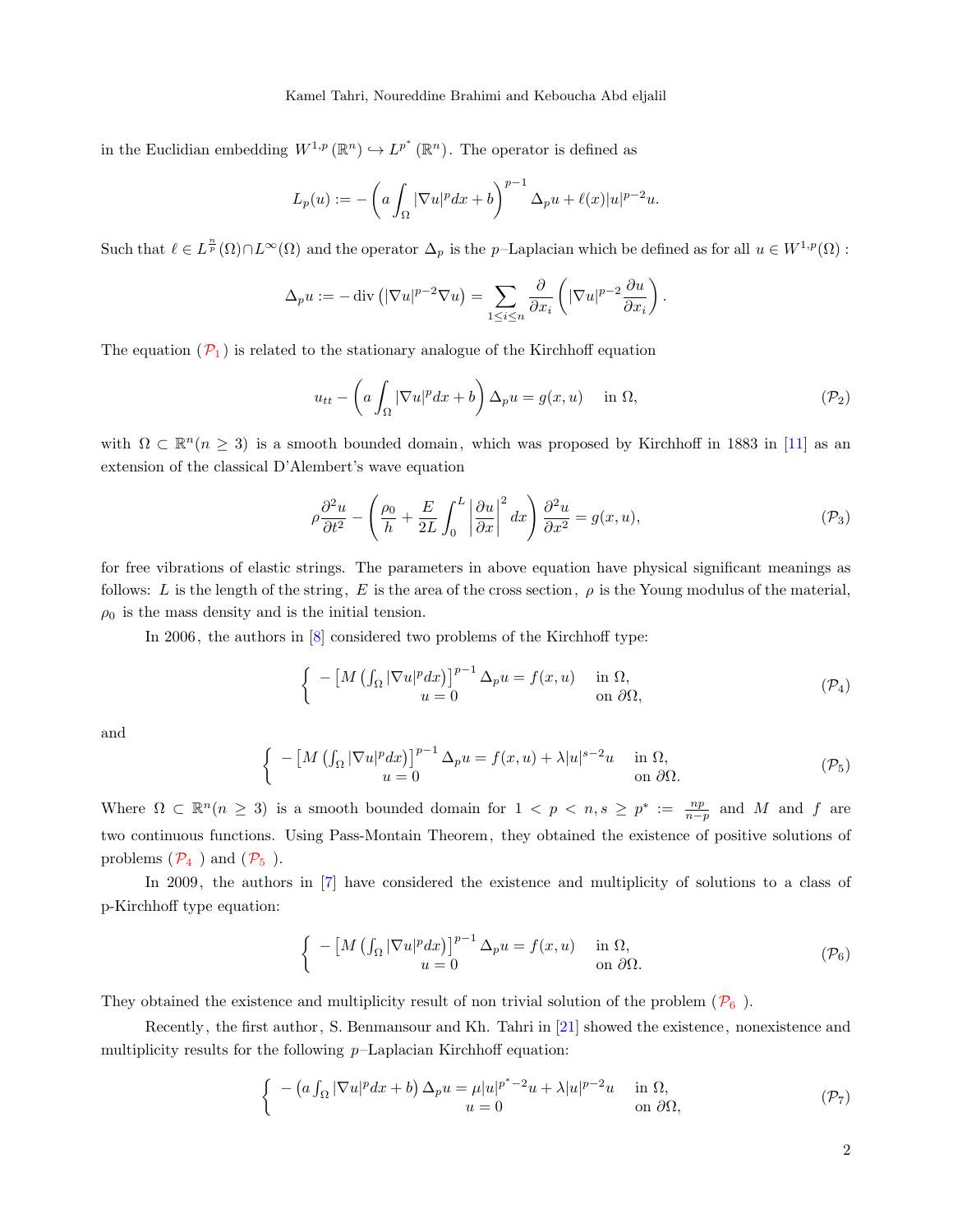where  $\Omega$  is a bounded domain in  $\mathbb{R}^n(n>3), \lambda, \mu > 0$  are real parameters and  $a, b \geq 0 : a + b > 0$  are positive constants,  $\Delta_p u$  is the *p*–Laplacian operator for  $1 < p < n$ . They established the following results:

**Theorem 1.1.** Let  $\Omega$  be a bounded domain in  $\mathbb{R}^n(n > 3)$ , assume  $a, b \geq 0 : a + b > 0$  and  $p^* = 4$  then the following assertions are true:

(i). Assume that  $a > 0, b > 0, 0 < \mu < aK(n, p)^2$  and  $0 < \lambda < b\lambda_1$ , then the equation  $(\mathcal{P}_7)$  $(\mathcal{P}_7)$  $(\mathcal{P}_7)$  has no positive nontrivial solution.

(ii). Assume that  $a \geq 0, b > 0, 0 < \mu < aK(n, p)^2$  and  $\lambda > b\lambda_1$ , then the equation  $(\mathcal{P}_7)$  $(\mathcal{P}_7)$  $(\mathcal{P}_7)$  has a positive nontrivial solution.

(iii). Assume that  $a \geq 0, b > 0, 0 < \mu < aK(n, p)^2$ , then for any  $k \in \mathbb{Z}^+$ , there exists  $\Lambda_k > 0$  such that the equation ( $\mathcal{P}_7$  $\mathcal{P}_7$  $\mathcal{P}_7$ ) has at least k pairs of nontrivial solutions for  $\lambda > \Lambda_k > 0$ .

Some intersting studies for Kirchhoff type problems in a bounded domain of  $\mathbb{R}^n$  ( $n \geq 3$ ) by critical points theory and variational methods can be found in [\[1\]](#page-11-3), [\[2\]](#page-11-4), [\[3\]](#page-11-5), [\[4\]](#page-11-6), [\[5\]](#page-11-7), [\[6\]](#page-11-8), [\[10\]](#page-11-9), [\[12\]](#page-11-10), [\[13\]](#page-11-11), [\[14\]](#page-11-12), [\[15\]](#page-11-13), [\[16\]](#page-12-1), [\[17\]](#page-12-2), [\[18\]](#page-12-3), [\[20\]](#page-12-4), [\[22\]](#page-12-5), [\[23\]](#page-12-6).

The following theorem is our main result.

<span id="page-2-1"></span>**Theorem 1.2.** Let  $\Omega \subset \mathbb{R}^n$  ( $n \geq 3$ ) be a smooth bounded domain and assuming that  $(H_i)_{1 \leq i \leq 2}$  are hold. The problem  $(\mathcal{P}_1)$  $(\mathcal{P}_1)$  $(\mathcal{P}_1)$  possesses a positive solution. Moreover, this solution is a global minimizer solution.

This paper proceeds as follows. In the next section, we prove the energy functional  $J_{\lambda}$  satifies some geometric conditions. In section 3, by using critical point theory, we get the main result of this paper.

### 2. Variational Setting

Let  $X = W_0^{1,p}(\Omega)$  be the usual Sobolev space, equipped with the norm

$$
||u|| = (\int_{\Omega} |\nabla u|^p \, dx)^{\frac{1}{p}}
$$

and  $||u||_p = (\int_{\Omega}$  $|u|^p dx$  denotes the norm in  $L^p(\Omega)$ .

<span id="page-2-0"></span>A function  $u \in X$  is said to be a weak solution of problem  $(\mathcal{P}_1)$  $(\mathcal{P}_1)$  $(\mathcal{P}_1)$  if  $u > 0$  in  $\Omega$  and there holds

$$
0 = (a + b \int_{\Omega} |\nabla u|^p dx)^{p-1} \int_{\Omega} |\nabla u|^{p-2} \nabla u \nabla \varphi dx + \int_{\Omega} \ell(x) |u|^{p-2} u \varphi dx
$$
  
+  $\lambda \int_{\Omega} u^q \varphi dx - \int_{\Omega} f(x) u^{-\gamma} \varphi dx.$  (VF)

for all  $\varphi \in X$ .

We shall look for (weak) solutions of  $(\mathcal{P}_1)$  $(\mathcal{P}_1)$  $(\mathcal{P}_1)$  by finding critical points of the energy functional  $J_\lambda : X \to \mathbb{R}$  given by

$$
J_{\lambda}(u) = \frac{1}{bp^2} \left[ \left( a + b \int_{\Omega} |\nabla u|^p dx \right)^p - a^p \right] + \frac{1}{p} \int_{\Omega} \ell(x) |u|^p dx
$$
  
+ 
$$
\frac{\lambda}{1+q} \int_{\Omega} |u|^{1+q} dx - \frac{1}{1-\gamma} \int_{\Omega} f(x) |u|^{1-\gamma} dx,
$$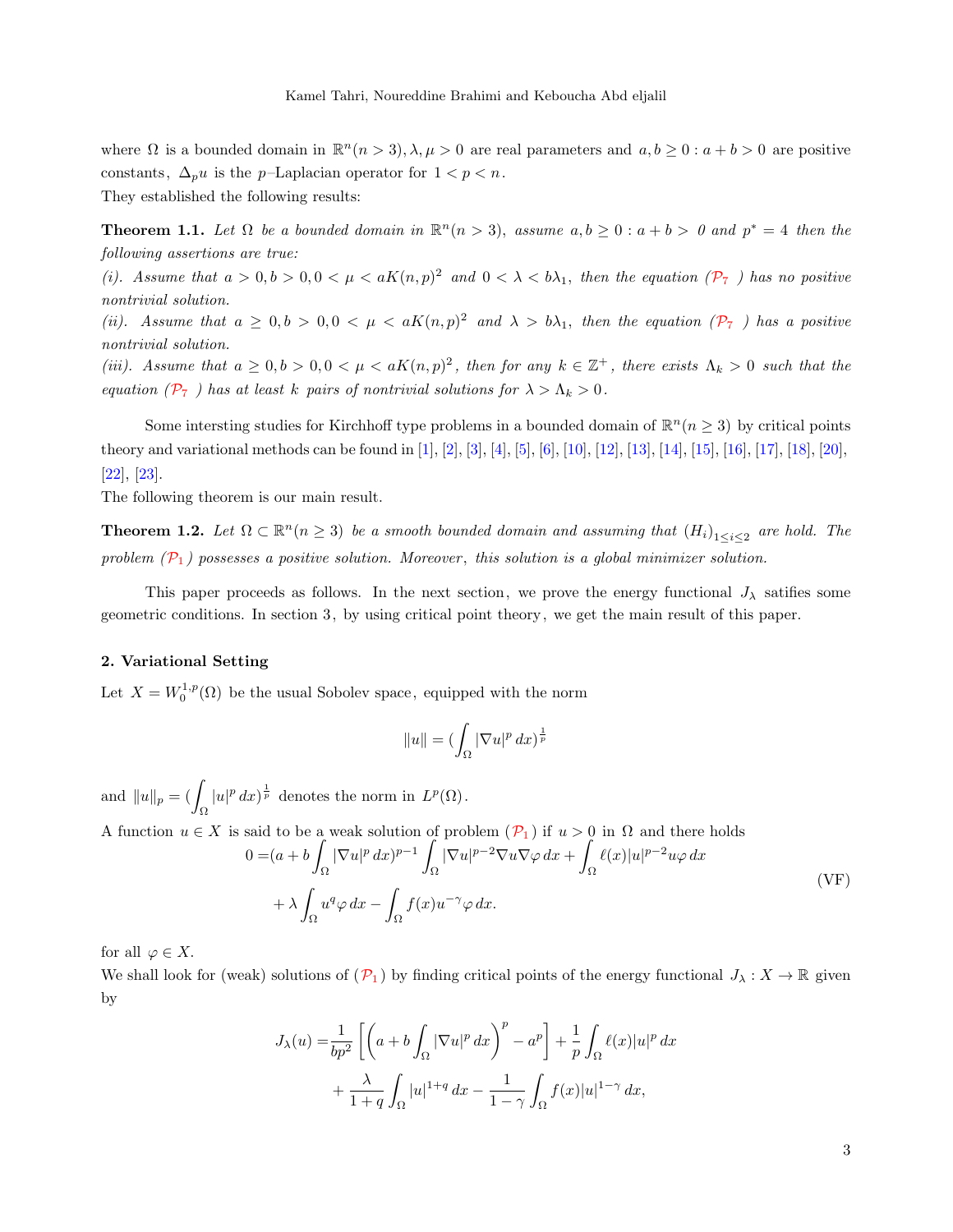for all  $u \in X$ . By analyzing the associated minimization problems for the functional  $J_{\lambda}$ , one can study weak solutions for  $(\mathcal{P}_1)$  $(\mathcal{P}_1)$  $(\mathcal{P}_1)$ . As we know, the functional  $J_\lambda$  fails to be Fréchet differentiable because of the singular term, then we cannot apply the critical point theory to obtain the existence of solutions directly. Consider  $\lambda_1$  the first eigenvalue of the problem:

$$
\begin{cases}\n-\Delta_p u = \lambda_1 |u|^{p-2} u & \text{in } \Omega, \\
u = 0 & \text{on } \partial\Omega.\n\end{cases}
$$

According to the work developed by Peral in [\[19\]](#page-12-7) it has been shown that:

$$
\lambda_1 := \inf_{u \in W_0^{1,p}(\Omega) - \{0\}} \frac{\int_{\Omega} |\nabla u|^p dx}{\int_{\Omega} |u|^p dx}
$$

.

the first eigenvalue is isolated and simple and its corresponding first eigenfunction named  $\phi_1$  is positive. Let  $\nu_1$  be the first eigenvalue of the following eigenvalue problem:

$$
\begin{cases} L_p(u) = \nu |u|^{p-2}u & \text{in } \Omega, \\ u = 0 & \text{on } \partial\Omega. \end{cases}
$$

Where

$$
L_p(u) := -\left(a\int_{\Omega} |\nabla u|^p dx + b\right)^{p-1} \Delta_p u + \ell(x)|u|^{p-2}u.
$$

According to the work developed by the authors of [\[9\]](#page-11-14) it has been shown that:

$$
\nu_1 := \inf_{u \in W_0^{1,p}(\Omega) - \{0\}} \frac{\int_{\Omega} u L_p(u) dx}{\int_{\Omega} |u|^p dx}.
$$

The first eigenvalue is simple and strictly positive and its corresponding first eigenfunction named  $\Psi_1$  is simple and strictly positive also, and the operator  $L_p$  possesses unbounded eigenvalues sequence:

$$
\nu_1 < \nu_2 \leq \nu_3 \leq \ldots \leq \nu_n \to +\infty \text{ as } n \to +\infty.
$$

Then we have the following proposition as a caracterisation of the values of the sequence  $(\nu_k)_{k\geq 1}$ .

**Proposition 2.1.** If  $\nu$  is an eigenvalue of the operator  $L_p$ , then there exist  $\nu_k$  and  $u_k$  such that

$$
\nu := \nu_k \left( a \int_{\Omega} |\nabla u_k|^p \, dx + b \right)^{p-1}.
$$

Throughout this paper, we make the following assumptions:

- $(H_1) \ \ 0 < \gamma < 1, 0 < q \le p^* 1.$
- $(H_2)$   $f \in L^{\frac{p^*}{p^*+\gamma-1}}(\Omega)$  avec  $f(x) \geq 0$  pour tout  $x \in \Omega$ .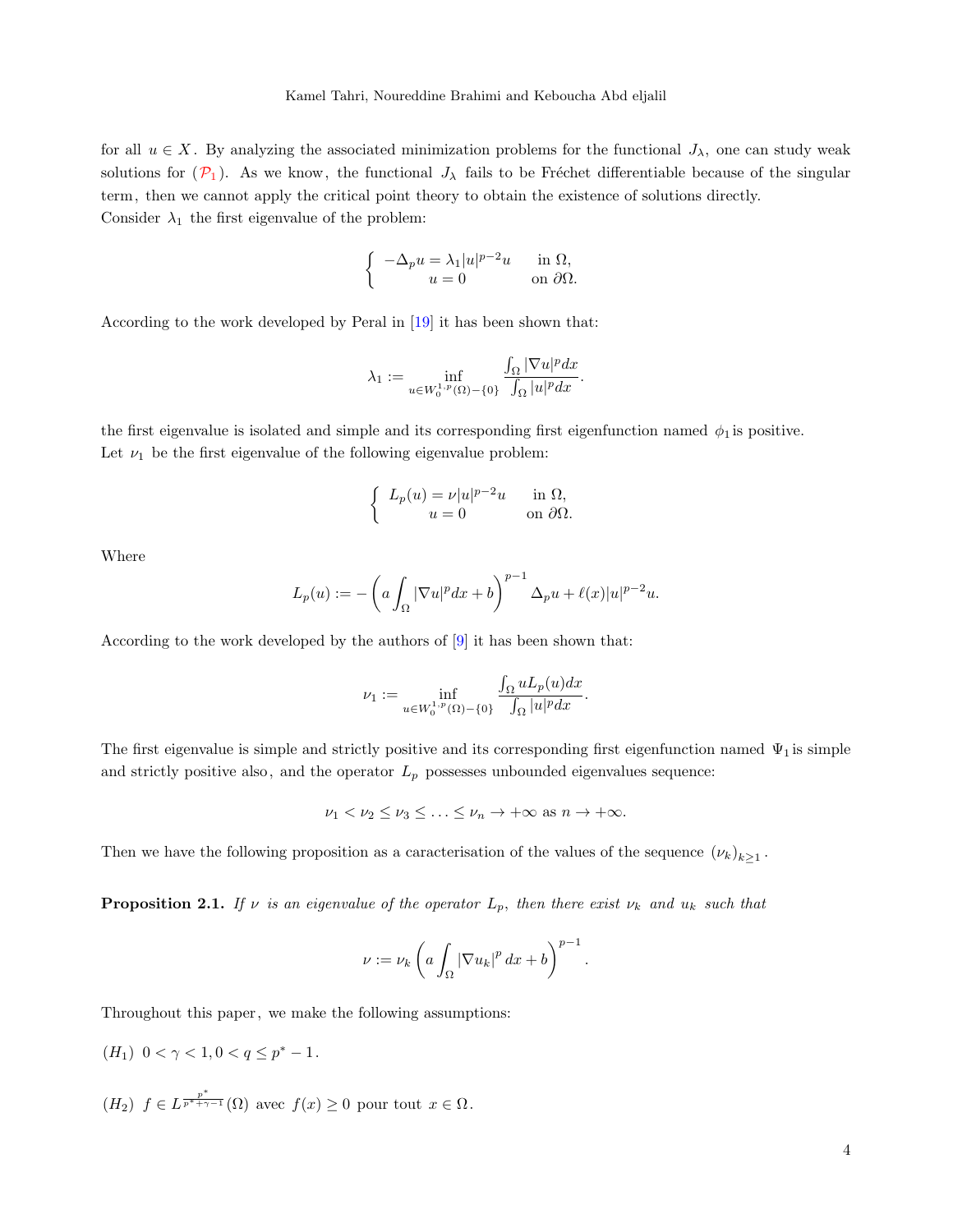## 3. Some useful Lemmas

In this section, we will recall and prove some lemmas which are crucial in the proof ofthe main theorem.

**Lemma 3.1.** The energy functional  $J_{\lambda}$  has a minimum  $\alpha$  in X with  $\alpha < 0$ .

*Proof.* Since  $0 < \gamma < 1$ ,  $\lambda \geq 0$ , by the Hölder inequality, we have

$$
\int_{\Omega} f(x)|u|^{1-\gamma} dx \leq \left(\int_{\Omega} |f(x)|^{\frac{p^*}{p^*-1+\gamma}} dx\right)^{\frac{p^*-1+\gamma}{p^*}} \left(\int_{\Omega} |u|^{(1-\gamma)(\frac{p^*}{1-\gamma})} dx\right)^{\frac{1-\gamma}{p^*}}.
$$
  

$$
\leq ||f||_{\frac{p^*}{p^*-1+\gamma}} ||u||_{\frac{p^*}{1-\gamma}}^{1-\gamma}.
$$

Furthermore, by the Sobolev embedding theorem, we obtain that

$$
\frac{1}{1-\gamma}\|u\|_{\frac{p^*}{1-\gamma}}^{1-\gamma}\leq C\|u\|^{1-\gamma}.
$$

Hense

$$
J_{\lambda}(u) = -\frac{a^p}{bp^2} + \frac{1}{bp^2}(a+b||u||^p)^p + \frac{1}{p}\int_{\Omega} \ell(x)|u|^p dx + \frac{\lambda}{1+q}\int_{\Omega} |u|^{1+q} dx - \frac{1}{1-\gamma}\int_{\Omega} f(x)|u|^{1-\gamma} dx.
$$

<span id="page-4-0"></span>Hense

$$
J_{\lambda}(u) \ge \frac{1}{bp^2}(a+b\|u\|^p)^p - C\|f\|_{\frac{p^*}{p^*-1+\gamma}}\|u\|^{1-\gamma}.
$$
 (1)

where  $C > 0$  is a constant.

This implies that  $J_{\lambda}$  is coercive and bounded from below on X. Then

$$
\alpha = \inf_{u \in X} J_{\lambda}
$$

is well defined.

Moreover, since  $0 < \gamma < 1$  and  $f(x) > 0$  for almost every  $x \in \Omega$ , we have  $J_{\lambda}(t\delta) < 0$  for all  $\delta \neq 0$  and small  $t > 0$ .

Thus, we obtain

$$
\alpha = \inf_{u \in X} J_{\lambda} < 0.
$$

The proof is complete.

The validity of the next lemma will be crucial in the sequel.

**Lemma 3.2.** Assume that conditions (H1) and (H2) hold. Then  $J_{\lambda}$  attains the global minimizer in X, that is, there exists  $u_* \in X$  such that

$$
J_{\lambda}(u_{*}) = \alpha < 0.
$$

*Proof.* From Lemma 1, there exists a minimizing sequence  $\{u_n\} \subset X$  such that

$$
\lim_{n \to \infty} J_{\lambda}(u_n) = \alpha < 0.
$$

 $\Box$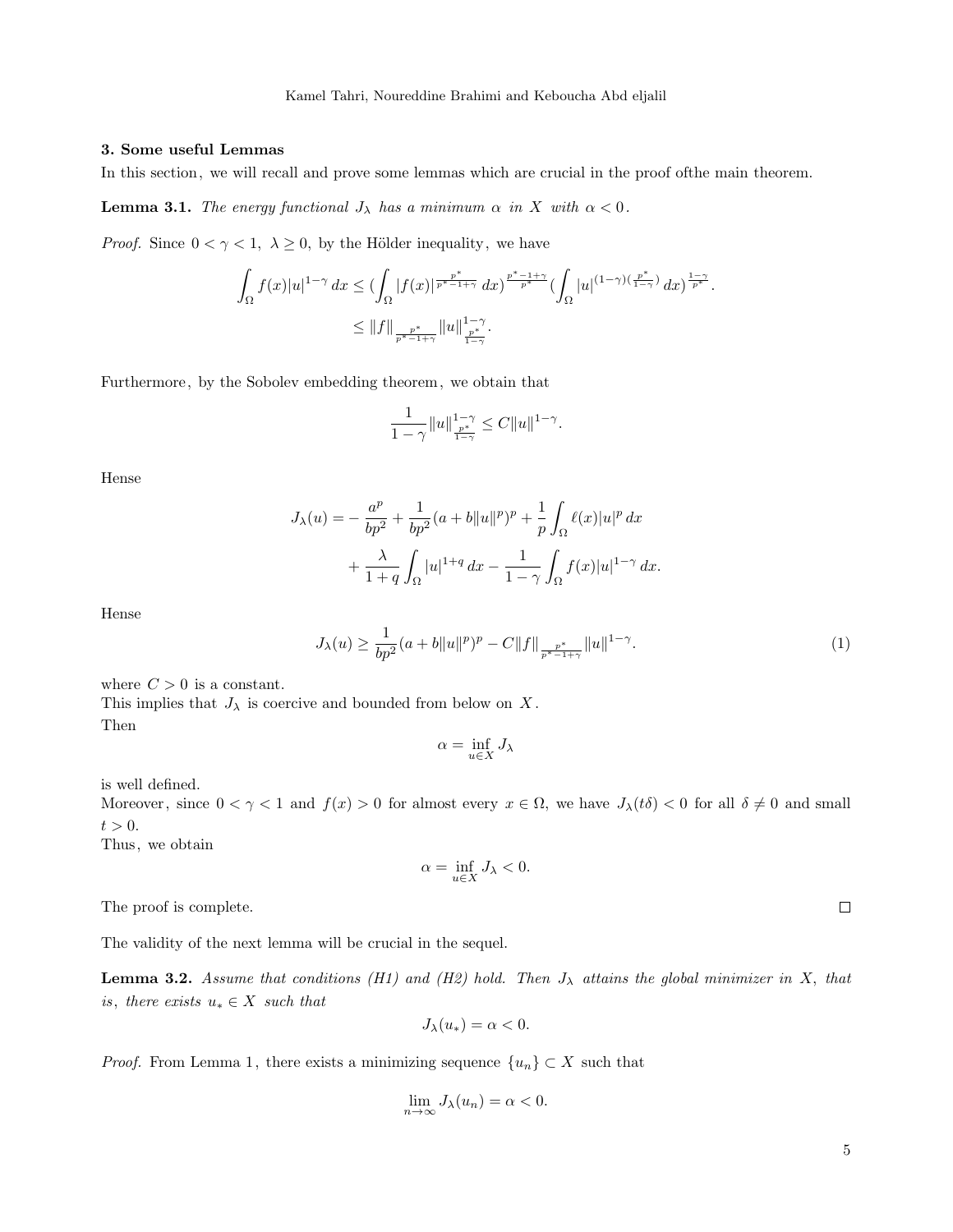Since  $J_{\lambda}(u_n) = J_{\lambda}(|u_n|)$ , we may assume that  $u_n \geq 0$  for almost every  $x \in \Omega$ . By  $(1)$ , the sequence  $\{u_n\}$  is bounded in X.

Since X is reflexive, we may extract a subsequence that for simplicity we call again  $\{u_n\}$ , there exists  $u_* \geq 0$ such that

$$
\begin{cases}\n u_n \rightharpoonup u_* & \text{weakly in } X, \\
 u_n \to u_* & \text{strongly } L^s(\Omega), \ 1 \le s \le p^*, \\
 u_n(x) \to u_*(x) & \text{p.p. in } \Omega,\n\end{cases}\n\tag{1}
$$

as  $n \to \infty$ . As usual, letting  $w_n = u_n - u_*$ , we need to prove that  $||w_n|| \to 0$  as  $n \to \infty$ . By Vitali's theorem, we find

$$
\lim_{n \to \infty} \int_{\Omega} f(x)|u_n|^{1-\gamma} dx = \int_{\Omega} f(x)|u_*|^{1-\gamma} dx \tag{2}
$$

and

$$
\lim_{n \to \infty} \int_{\Omega} \ell(x) |u_n|^p dx = \int_{\Omega} \ell(x) |u_*|^p dx.
$$
\n(3)

Moreover, by the weak convergence of  $\{u_n\}$  in X and Brézis-Lieb's Lemma, one obtains

$$
||u_n||^p = ||w_n||^p + ||u_*||^p + o(1)
$$
\n(4)

$$
(\|u_n\|^p)^p = (\|w_n\|^p)^p + (\|u_*\|^p)^p + A(\|w_n\|, \|u_*\|) + o(1)
$$
\n(5)

where  $o(1)$  is an infinitesimal as  $n \to \infty$ .

Hence, in the case that  $0 < q < p^* - 1$ , from (4)-(7), we deduce that

$$
\alpha = \lim_{n \to \infty} J_{\lambda}(u_{n})
$$
\n
$$
= \lim_{n \to \infty} (-\frac{a^{p}}{bp^{2}} + \frac{1}{bp^{2}}(a+b||u_{n}||^{p})^{p} + \frac{1}{p} \int_{\Omega} \ell(x)|u_{n}|^{p} dx
$$
\n
$$
+ \frac{\lambda}{1+q} \int_{\Omega} |u_{n}|^{1+q} dx - \frac{1}{1-\gamma} \int_{\Omega} f(x)|u_{n}|^{1-\gamma} dx
$$
\n
$$
= \lim_{n \to \infty} (-\frac{a^{p}}{bp^{2}} + \frac{1}{bp^{2}}(a+b(||w_{n}||^{p} + ||u_{*}||^{p}))^{p} + \frac{1}{p} \int_{\Omega} \ell(x)|u_{n}|^{p} dx
$$
\n
$$
+ \frac{\lambda}{1+q} \int_{\Omega} |u_{n}|^{1+q} dx - \frac{1}{1-\gamma} \int_{\Omega} f(x)|u_{n}|^{1-\gamma} dx
$$
\n
$$
= (-\frac{a^{p}}{bp^{2}} + \frac{1}{bp^{2}}(a+b||u_{*}||^{p})^{p} + \frac{1}{p} \int_{\Omega} \ell(x)|u_{*}|^{p} dx + \frac{\lambda}{1+q} \int_{\Omega} |u_{*}|^{1+q} dx
$$
\n
$$
- \frac{1}{1-\gamma} \int_{\Omega} f(x)|u_{*}|^{1-\gamma} dx + \lim_{n \to \infty} (-\frac{a^{p}}{bp^{2}} + \frac{1}{bp^{2}}(a+b||w_{n}||^{p})^{p})
$$
\n
$$
= J_{\lambda}(u_{*}) + \lim_{n \to \infty} (-\frac{a^{p}}{bp^{2}} + \frac{1}{bp^{2}}(a+b||w_{n}||^{p})^{p})
$$
\n
$$
\geq J_{\lambda}(u_{*}) \geq \inf_{u_{n} \in X} J_{\lambda}(u_{n}) = \alpha
$$

which implies

$$
J_{\lambda}(u_{*})=\alpha.
$$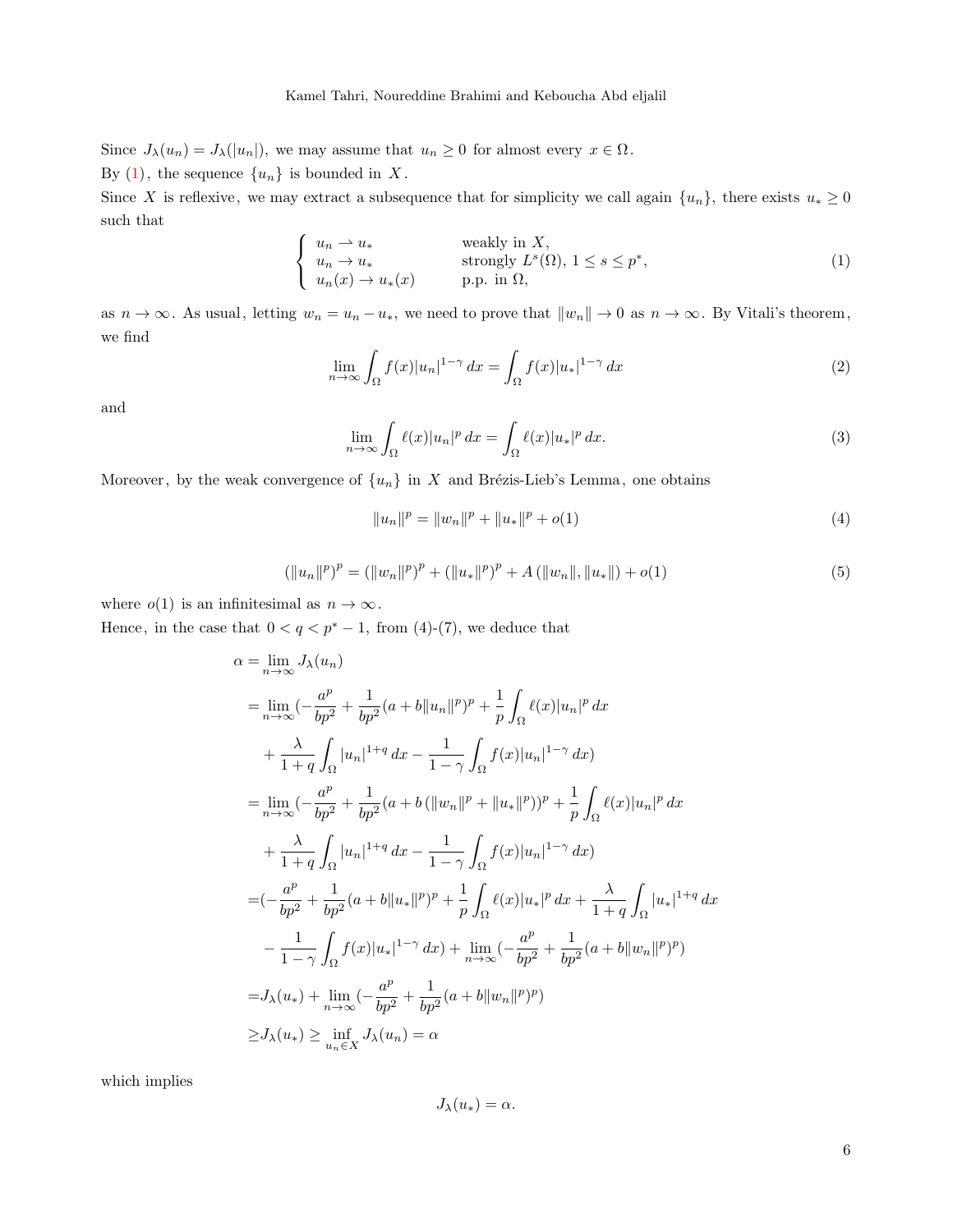In the case that  $q = p^* - 1$ , it follows from (5)–(8) that

$$
\alpha = J_{\lambda}(u_{*}) + \lim_{n \to \infty} \left( -\frac{a^{p}}{bp^{2}} + \frac{1}{bp^{2}} (a+b \|w_{n}\|^{p})^{p} + \frac{\lambda}{p^{*}} \|w_{n}\|_{p^{*}}^{p^{*}} \right)
$$
  
 
$$
\geq J_{\lambda}(u_{*}) \geq \alpha
$$

which yields

$$
J_{\lambda}(u_{*})=\alpha.
$$

Thus

$$
\inf_{u_n \in X} J_{\lambda}(u_n) = J_{\lambda}(u_*)
$$

and this completes the proof of Lemma 2. The proof is complete.

 $\Box$ 

We are now in a position to prove Theorem 2.

# 4. Proof of Theorem 2

We only need to prove that  $u_*$  is a weak solution of  $(\mathcal{P}_1)$  $(\mathcal{P}_1)$  $(\mathcal{P}_1)$  and  $u_* > 0$  in  $\Omega$ . Firstly, we show that  $u_*$  is a weak solution of  $(\mathcal{P}_1)$  $(\mathcal{P}_1)$  $(\mathcal{P}_1)$ , From Lemma 1, we see that

$$
\min_{u_n \in X} J_{\lambda}(u_n) = J_{\lambda}(u_*)
$$
\n
$$
\forall \varphi \in X
$$

thus

$$
J_\lambda^{'}(u_*+t\varphi)|_{t=0}=0.
$$

<span id="page-6-1"></span>This implies that

$$
0 = (a + b \int_{\Omega} |\nabla u|^p dx)^{p-1} \int_{\Omega} |\nabla u|^{p-2} \nabla u \nabla \varphi dx + \int_{\Omega} \ell(x) |u|^{p-2} u \varphi dx + \lambda \int_{\Omega} u^q \varphi dx - \int_{\Omega} f(x) u^{-\gamma} \varphi dx.
$$
\n(6)

<span id="page-6-0"></span>for all  $\varphi \in X$ , Thus,  $u_*$  is a weak solution of  $(\mathcal{P}_1)$  $(\mathcal{P}_1)$  $(\mathcal{P}_1)$ . Secondly, we prove that  $u_* > 0$  for almost every  $x \in \Omega$ . Since  $J_{\lambda}(u_{*}) = \alpha < 0$ , we obtain  $u_{*} \geq 0$  and  $u_{*} \neq 0$ . Then,  $\forall \phi \in X$  and  $\phi \geq 0$  and  $t > 0$ , we have

$$
0 \leq \frac{J_{\lambda}(u_{*} + t\phi) - J_{\lambda}(u_{*})}{t}
$$
  
=  $-\frac{a^{p}}{bp^{2}} + \frac{1}{bp^{2}}(a + b \int_{\Omega} \frac{|\nabla(u_{*} + t\phi)|^{p} - |\nabla u_{*}|}{t} dx)^{p}$   
+  $\frac{1}{p} \int_{\Omega} \ell(x) \frac{|u_{*} + t\phi|^{p} - |u_{*}|^{p}}{t} dx$   
+  $\frac{\lambda}{1 + q} \int_{\Omega} \frac{(u_{*} + t\phi)^{1+q} - u_{*}^{1+q}}{t} dx$   
-  $\frac{1}{1 - \gamma} \int_{\Omega} f(x) \frac{(u_{*} + t\phi)^{1-\gamma} - u_{*}^{1-\gamma}}{t} dx$ . (7)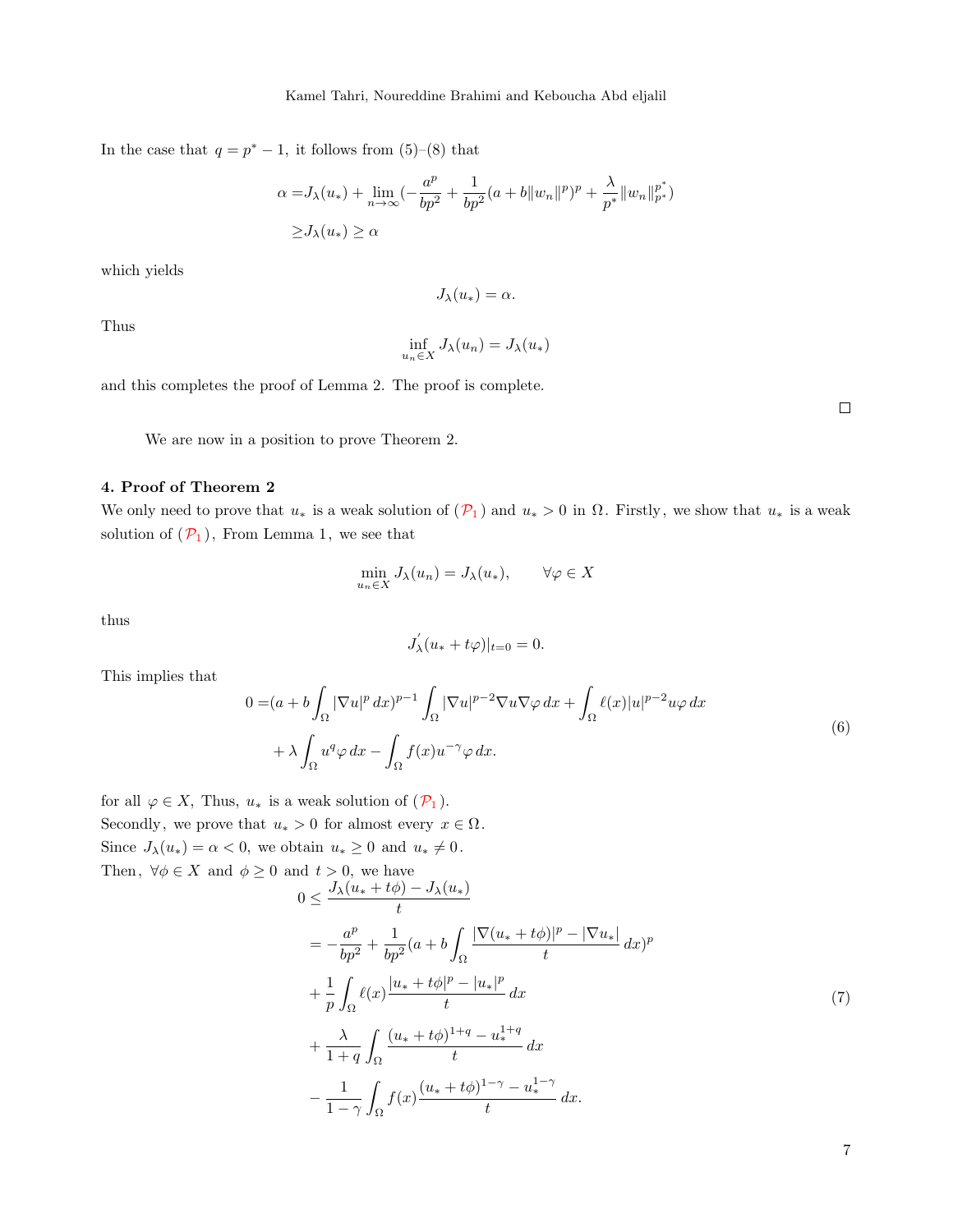Using the Lebesgue Dominated Convergence Theorem, we have

<span id="page-7-0"></span>
$$
\lim_{t \to 0^+} \frac{1}{p} \int_{\Omega} \ell(x) \frac{(u_* + t\phi)^p - u_*^p}{t} dx = \frac{1}{p} \int_{\Omega} \ell(x) u_*^{p-1} \phi \, dx. \tag{8}
$$

<span id="page-7-1"></span>and

$$
\lim_{t \to 0^+} \frac{1}{1+q} \int_{\Omega} \frac{(u_* + t\phi)^{1+q} - u_*^{1+q}}{t} dx = \int_{\Omega} u_*^q \phi \, dx. \tag{9}
$$

For any  $x \in \Omega$ , we denote

$$
g(t) = f(x)\frac{[u_*(x) + t\phi(x)]^{1-\gamma} - u_*^{1-\gamma}(x)}{(1-\gamma)t}
$$

Then

$$
g^{'}(t) = f(x)\frac{u_{*}^{1-\gamma}(x) - [\gamma t \phi(x) + u_{*}(x)][u_{*}(x) + t \phi(x)]^{-\gamma}}{t^{2}(1-\gamma)} \leq 0
$$

which implies that  $g(t)$  is non increasing for  $t > 0$ . Moreover, we have

$$
\lim_{t \to 0^+} g(t) = \left( [u_*(x) + t\phi(x)]^{1-\gamma} \right)'_{t=0} = f(x)u_*^{-\gamma}(x)\phi(x).
$$

for every  $x \in \Omega$ , which may be  $+\infty$  when  $u_*(x) = 0$  and  $\phi(x) > 0$ . Consequently, by the Monotone Convergence Theorem, we obtain

$$
\lim_{t \to 0^+} \frac{1}{1 - \gamma} \int_{\Omega} f(x) \frac{(u_* + t\phi)^{1 - \gamma} - u_*^{1 - \gamma}}{t} dx = \int_{\Omega} f(x) u_*^{-\gamma} dx.
$$

which may equal to  $+\infty$ .

Combining this with  $(8 \text{ and } 9)$  $(8 \text{ and } 9)$  $(8 \text{ and } 9)$ , let  $t \to 0$ , it follows from  $(7)$  that

$$
0 \leq (a+b\int_{\Omega} |\nabla u_*|^p dx)^{p-1} \int_{\Omega} |\nabla u_*|^{p-2} \nabla u_* \nabla \phi dx + \int_{\Omega} \ell(x)|u_*|^{p-2} u_* \phi dx + \lambda \int_{\Omega} u_*^q \phi dx - \int_{\Omega} f(x) u_*^{-\gamma} \phi dx.
$$
 (10)

Then, we have

$$
\int_{\Omega} f(x) u_{*}^{-\gamma} \phi \, dx
$$
\n
$$
\leq (a+b||u_{*}||^{p})^{p-1} \int_{\Omega} |\nabla u_{*}|^{p-2} \nabla u_{*} \nabla \phi \, dx + \frac{1}{p} \int_{\Omega} \ell(x) u_{*}^{p-1} \phi \, dx + \lambda \int_{\Omega} u_{*}^{q} \phi \, dx \tag{11}
$$

for all  $\phi \in X$  with  $\phi > 0$ .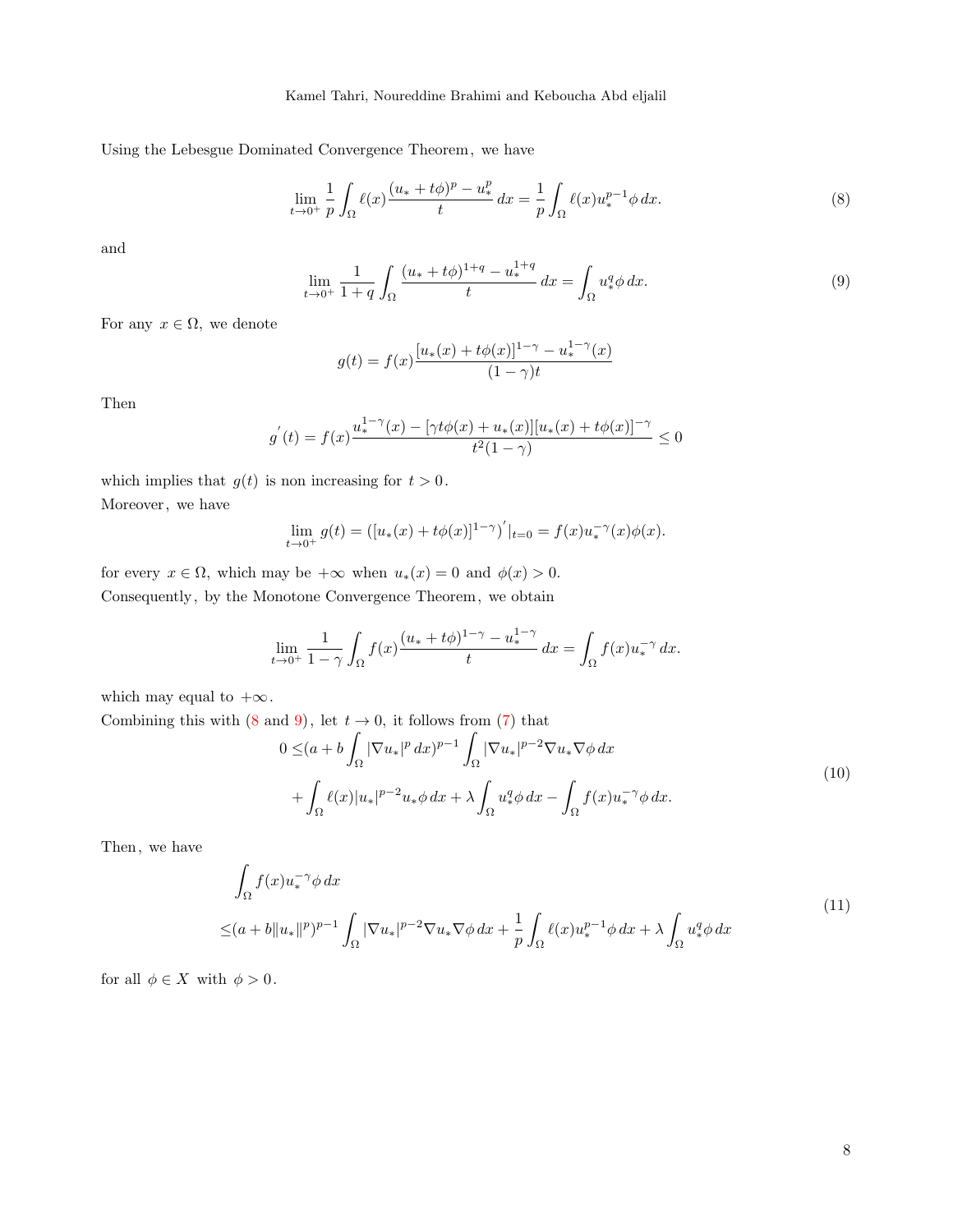Let  $\phi_1 \in X$  be the first eigenfunction of the operator  $-\Delta_p$  with  $\phi_1 > 0$  and  $||\phi_1|| = 1$ . Particularly, taking  $\phi = \phi_1$  in  $(6)$ , one gets

Z

$$
\int_{\Omega} f(x) u_{*}^{-\gamma} \phi_{1} dx \leq (a + b \|u_{*}\|^{p})^{p-1} \int_{\Omega} |\nabla u_{*}|^{p-2} \nabla u_{*} \nabla \phi_{1} dx + \frac{1}{p} \int_{\Omega} \ell(x) u_{*}^{p-2} u_{*} \phi_{1} dx
$$
\n
$$
\leq (a + b \|u_{*}\|^{p})^{p-1} \int_{\Omega} |\nabla u_{*}|^{p-1} \nabla \phi_{1} dx + \frac{1}{p} \int_{\Omega} \ell(x) u_{*}^{p-1} \phi_{1} dx
$$
\n
$$
+ \lambda \int_{\Omega} u_{*}^{q} e_{1} dx
$$
\n
$$
\leq (a + b \|u_{*}\|^{p})^{p-1} [(\int_{\Omega} |\nabla u_{*}|^{(p-1)(\frac{p}{p-1})} dx) (\int_{\Omega} |\nabla \phi_{1}|^{p} dx)^{\frac{1}{p}}]
$$
\n
$$
+ \frac{1}{p} (\int_{\Omega} (\ell(x) u_{*}^{p-1})^{\frac{p}{p-1}} dx)^{\frac{p-1}{p}} (\int_{\Omega} |\nabla \phi_{1}|^{p} dx)^{\frac{1}{p}}
$$
\n
$$
+ \lambda (\int_{\Omega} |u_{*}|^{q(\frac{p}{p-1})} dx)^{\frac{p-1}{p}} (\int_{\Omega} |\nabla \phi_{1}|^{p} dx)^{\frac{1}{p}}
$$
\n
$$
\leq (a + b \|u_{*}\|^{p})^{p-1} [(\int_{\Omega} |\nabla u_{*}|^{(p-1)(\frac{p}{p-1})} dx) (\int_{\Omega} |\nabla \phi_{1}|^{p} dx)^{\frac{1}{p}}]
$$
\n
$$
+ \frac{1}{p} (\int_{\Omega} \ell(x) u_{*}^{p} dx)^{\frac{p-1}{p}} (\int_{\Omega} |\nabla \phi_{1}|^{p} dx)^{\frac{1}{p}}
$$
\n
$$
+ \lambda (\int_{\Omega} |u_{*}|^{q(\frac{p}{p-1})} dx)^{\frac{p-1}{p}} (\int_{\Omega} |\nabla \phi_{1}|^{p} dx)^{\frac{1}{p}}
$$
\n
$$
\leq (a + b \|u_{*}\|^{p})^{p-1} [(\int_{\Omega}
$$

which implies that  $u_* > 0$  for almost every  $x \in \Omega$ . Moreover, according to Lemma 2, we have

$$
J_{\lambda}(u_{*}) = \inf_{u \in X} J_{\lambda}(u).
$$

Thus  $u_*$  is a global minimizer solution.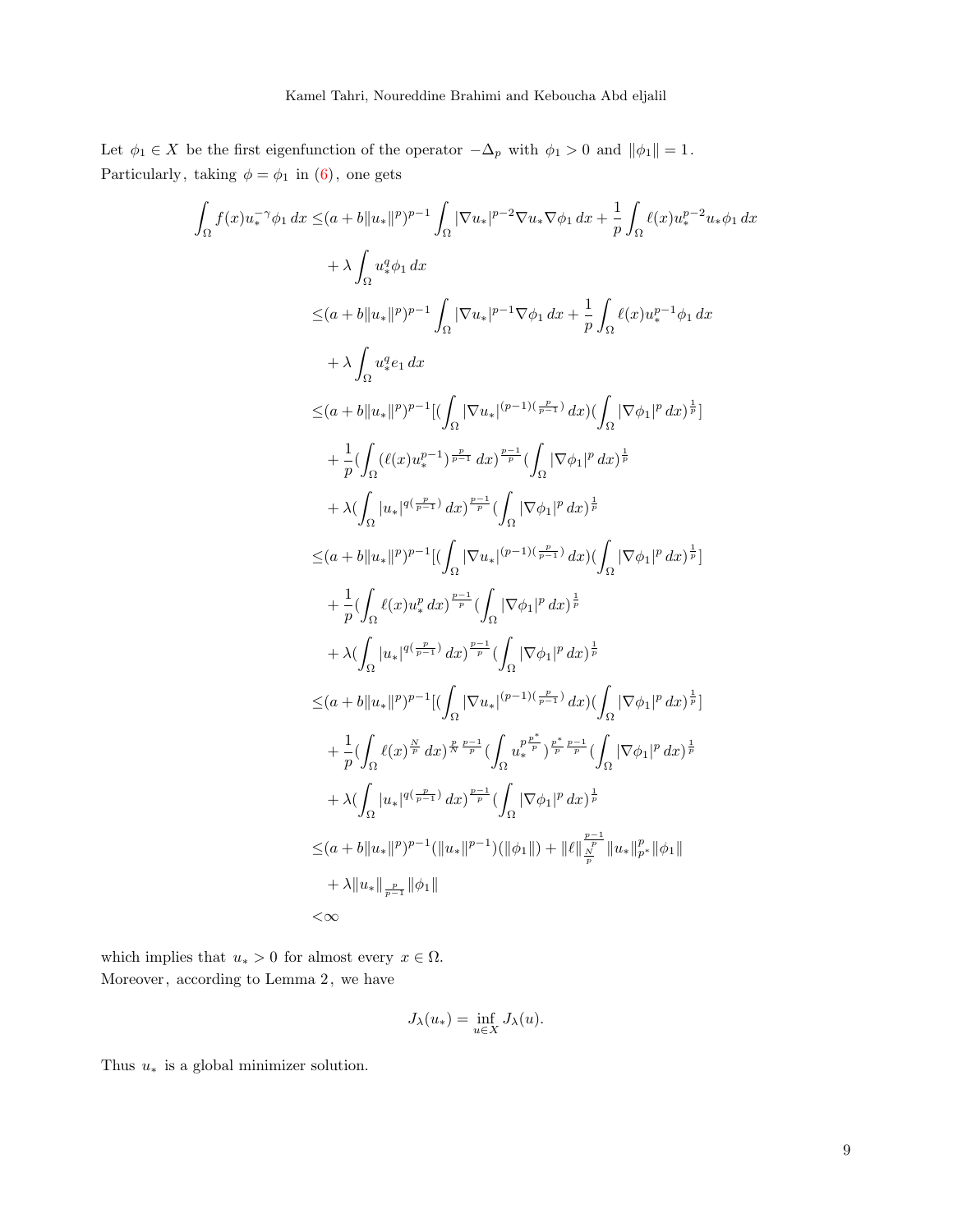<span id="page-9-0"></span>Assuming that  $\varphi$  and  $\psi$  are two distint weak solutions of problem [\(1\)](#page-4-0), then we test equation  $(VF)$  by  $(\varphi - \psi)$ :

$$
\int_{\Omega} L_p(\varphi)(\varphi - \psi) dx = \int_{\Omega} f(x)|\varphi|^{-\gamma} (\varphi - \psi) dx - \lambda \int_{\Omega} |\varphi|^{p^* - 2} \varphi(\varphi - \psi) dx \tag{12}
$$

<span id="page-9-1"></span>and

$$
\int_{\Omega} L_p(\psi)(\varphi - \psi)dx = \int_{\Omega} f(x)|\psi|^{-\gamma}(\varphi - \psi)dx - \lambda \int_{\Omega} |\psi|^{p^* - 2}\psi(\varphi - \psi)dx \tag{13}
$$

Then we have

$$
\int_{\Omega} L_p(\varphi)(\varphi - \psi) dx = (a||\varphi||^p + b)^{p-1} \int_{\Omega} |\nabla \varphi|^{p-2} \nabla \varphi \nabla (\varphi - \psi) dx
$$

$$
+ \int_{\Omega} \ell(x)|\varphi|^{p-2} \varphi(\varphi - \psi) dx
$$

and

$$
\int_{\Omega} L_p(\psi)(\varphi - \psi)dx = (a||\psi||^p + b)^{p-1} \int_{\Omega} |\nabla \psi|^{p-2} \nabla \psi \nabla (\varphi - \psi)dx
$$

$$
+ \int_{\Omega} \ell(x)|\psi|^{p-2} \psi(\varphi - \psi)dx.
$$

<span id="page-9-2"></span>From [\(12\)](#page-9-0), one obtains

$$
\int_{\Omega} L_p(\varphi)(\varphi - \psi) dx =
$$
\n
$$
(a||\varphi||^p + b)^{p-1} \left[ ||\varphi||^p - \int_{\Omega} |\nabla \varphi|^{p-2} \nabla \varphi \nabla \psi dx \right]
$$
\n
$$
+ \int_{\Omega} \ell(x)|\varphi|^p dx - \int_{\Omega} \ell(x)|\varphi|^{p-2} \varphi \psi dx
$$
\n(14)

<span id="page-9-3"></span>and also, from  $(13)$ , one obtains

$$
\int_{\Omega} L_p(\psi)(\varphi - \psi) dx =
$$
\n
$$
(a||\psi||^p + b)^{p-1} \left[ -||\psi||^p + \int_{\Omega} |\nabla \psi|^{p-2} \nabla \varphi \nabla \psi dx \right]
$$
\n
$$
- \int_{\Omega} \ell(x)|\psi|^p dx + \int_{\Omega} \ell(x)|\psi|^{p-2} \psi \varphi dx.
$$
\n(15)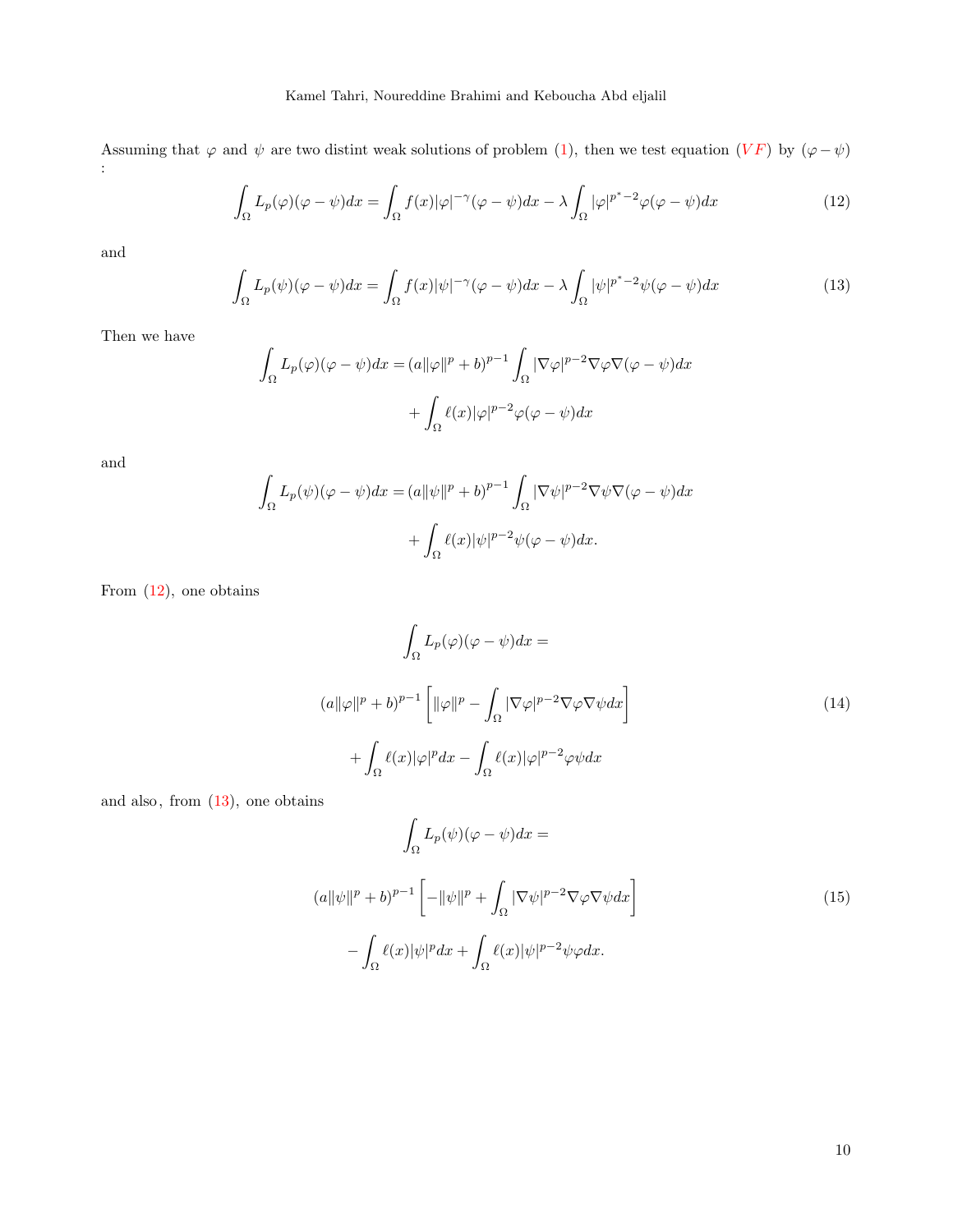Combining  $(14)$  and  $(15)$ , we have

$$
\int_{\Omega} L_p(\varphi)(\varphi - \psi) dx - \int_{\Omega} L_p(\psi)(\varphi - \psi) dx =
$$
  

$$
\|\varphi\|^p (a\|\varphi\|^p + b)^{p-1} + \|\psi\|^p (a\|\psi\|^p + b)^{p-1}
$$
  

$$
- (a\|\varphi\|^p + b)^{p-1} \int_{\Omega} |\nabla \varphi|^{p-2} \nabla \varphi \nabla \psi dx - (a\|\psi\|^p + b)^{p-1} \int_{\Omega} |\nabla \psi|^{p-2} \nabla \varphi \nabla \psi dx
$$
  

$$
+ \int_{\Omega} \ell(x) (|\varphi|^p + |\psi|^p) dx - \int_{\Omega} \ell(x) (|\varphi|^{p-2} + |\psi|^{p-2}) \varphi \psi dx.
$$

<span id="page-10-0"></span>With the same computation for the right term, we have

$$
\int_{\Omega} L_p(\varphi)(\varphi - \psi) dx - \int_{\Omega} L_p(\psi)(\varphi - \psi) dx =
$$
\n
$$
\int_{\Omega} f(x) \left( |\varphi|^{-\gamma} - |\psi|^{-\gamma} \right) (\varphi - \psi) dx
$$
\n
$$
-\lambda \int_{\Omega} \left( |\varphi|^{p^* - 2} \varphi - |\psi|^{p^* - 2} \psi \right) (\varphi - \psi) dx.
$$
\n(16)

Put

$$
Q_1(\varphi, \psi) := \|\varphi\|^p (a\|\varphi\|^p + b)^{p-1} - (a\|\varphi\|^p + b)^{p-1} \int_{\Omega} |\nabla \varphi|^{p-2} \nabla \varphi \nabla \psi dx,
$$
  

$$
Q_2(\varphi, \psi) := \|\psi\|^p (a\|\psi\|^p + b)^{p-1} - (a\|\psi\|^p + b)^{p-1} \int_{\Omega} |\nabla \psi|^{p-2} \nabla \varphi \nabla \psi dx,
$$

and

$$
Q_3(\varphi, \psi) := \int_{\Omega} \ell(x) \left( |\varphi|^p + |\psi|^p \right) dx - \int_{\Omega} \ell(x) \left( |\varphi|^{p-2} + |\psi|^{p-2} \right) \varphi \psi dx.
$$

Using Holder inequality, we have

$$
Q_1(\varphi, \psi) \ge ||\varphi||^{p-1} (a||\varphi||^p + b)^{p-1} (||\varphi|| - ||\psi||),
$$
  

$$
Q_2(\varphi, \psi) \ge ||\psi||^{p-1} (a||\psi||^p + b)^{p-1} (||\psi|| - ||\varphi||),
$$

and

$$
Q_3(\varphi, \psi) \ge (\|\varphi\|_p - \|\psi\|_p) \, \|\ell\|_\infty \left[ \|\varphi\|_p^{p-1} - \|\psi\|_p^{p-1} \right].
$$

We divided in three cases:

1. Case if  $\|\varphi\|-\|\psi\|>0,$  then

$$
Q_1(\varphi, \psi) - Q_2(\varphi, \psi) + Q_3(\varphi, \psi) > 0.
$$

2. Case if  $\|\varphi\| - \|\psi\| < 0$ , then

$$
Q_1(\varphi, \psi) - Q_2(\varphi, \psi) + Q_3(\varphi, \psi) < 0.
$$

3. Case if  $\|\varphi\| - \|\psi\| = 0$ , then

$$
Q_1(\varphi, \psi) - Q_2(\varphi, \psi) + Q_3(\varphi, \psi) \ge 0.
$$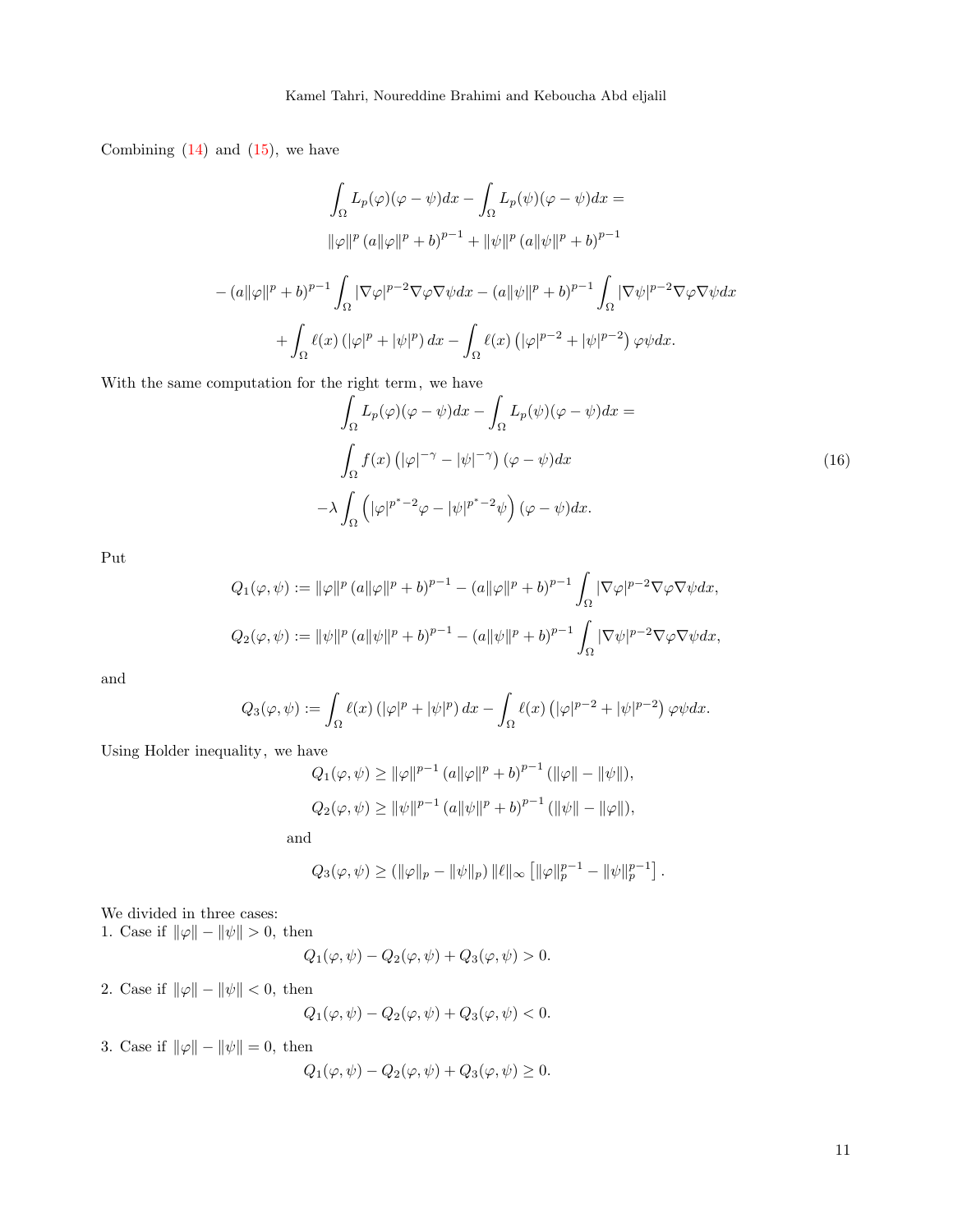Since  $\gamma \in (0,1)$  and  $p > 0$ , it is well known the following inequalities:

$$
\forall x, y > 0 : \begin{cases} (x^p - y^p)(x - y) \ge 0, \\ (x^{-\gamma} - y^{-\gamma})(y - x) \ge 0. \end{cases}
$$

Thus

$$
\int_{\Omega} L_p(\varphi)(\varphi - \psi) dx - \int_{\Omega} L_p(\psi)(\varphi - \psi) dx \ge 0.
$$

Consequently, we obtain a contradiction with the equation [\(16\)](#page-10-0). Then

 $\varphi = \psi.$ 

This completes the proof of the theorem [1](#page-2-1).2.

#### References

- <span id="page-11-3"></span>[1] C. O. Alves and F.J.S.A. Corra, On existence of solutions for a class problem involving a nonlinear operator , Comm. Appl. Nonlinear Anal.,8(2001), 43-56.
- <span id="page-11-4"></span>[2] C. O. Alves, F. J. S. A. Corra and T. F. Ma, Positive solutions for a quasilinear elliptic equation of Kirchhoff type, Comput. Math. Appl.,49(2005), 85-93.
- <span id="page-11-5"></span>[3] G. Anello, A uniqueness result for a nonlocal equation of Kirchhoff type and some related open problems , J. Math. Anal. Appl., 373(2011), 248-251.
- <span id="page-11-6"></span>[4] A. Arosio, On the nonlinear Timoshenko-Kirchhoff beam equation, Chinese Ann. Math. Ser. B, 20(1999), 495-506.
- <span id="page-11-7"></span>[5] A. Arosio, A geometrical nonlinear correction to the Timoshenko beamn equation, Nonlinear Anal., 47(2001), 729-740.
- <span id="page-11-8"></span>[6] H. Brezis and E. Lieb, A relation between pointwise convergence of functions and convergence of functionals , Proc. Amer. Math. Soc., 88(1983) , 486-490.
- <span id="page-11-2"></span>[7] F. J. S. A. Corra and S. D. B. Menezes , Existence of solutions to nonlocal and singular elliptic problems via Galerkin method, Electron. J. Differential Equations 2004, No. 19, 10pp.
- <span id="page-11-1"></span>[8] F.J.S.A. Corrêa, G.M. Figueiredo, On an elliptic equation of p-Kirchhoff- type via variational methods, Bull. Austral. Math. Soc., 74 (2006), pp. 263-277.
- <span id="page-11-14"></span>[9] F.J.S.A. Corrêa, G.M. Figueiredo, On a p-Kirchhoff equation via Krasnosel- skii's genus, Applied Mathematics Letters, Volume 22, Issue 6, June 2009, Pages 819-822.
- <span id="page-11-9"></span>[10] M. Imane, M. Toufik, Existence of solutions for a p-Laplacian Kirchhoff type problem with nonlinear term of superlinear and subcritical growth, Stud. Univ.Babe s-Bolyai Math. 65(2020), No. 4, 521-542.
- <span id="page-11-0"></span>[11] G. Kirchhoff, Mechanik, Teubner, Leipzig, Germany. 1883.
- <span id="page-11-10"></span>[12] C. Y. Lei, J. F. Liao and C. L. Tang, Multiple positive solutions for Kirchhoff type of problems with singularity and critical exponents , J. Math. Anal.Appl, 421(2005), 521-538.
- <span id="page-11-11"></span>[13] Q. Li, Z. Yang and Z. Feng, Multiple solutions of a p-Kirchhoff equation with singular and critical nonlinearities , Electron. J. Differential Equations 2017, Paper No. 84, 14 pp.
- <span id="page-11-12"></span>[14] J. F. Liao, P. Zhang, J. Liu and C. L. Tang, Existence and multiplicity of positive solutions for a class of Kirchhoff type problems with singularity, J.Math. Anal. Appl, 430(2005), 1124-1148.
- <span id="page-11-13"></span>[15] J. F. Liao, X. F. Ke and C. L. Tang, A uniqueness result for Kirchhoff type problems with singularity, Appl. Math. Lett, 59(2016), 24-30.